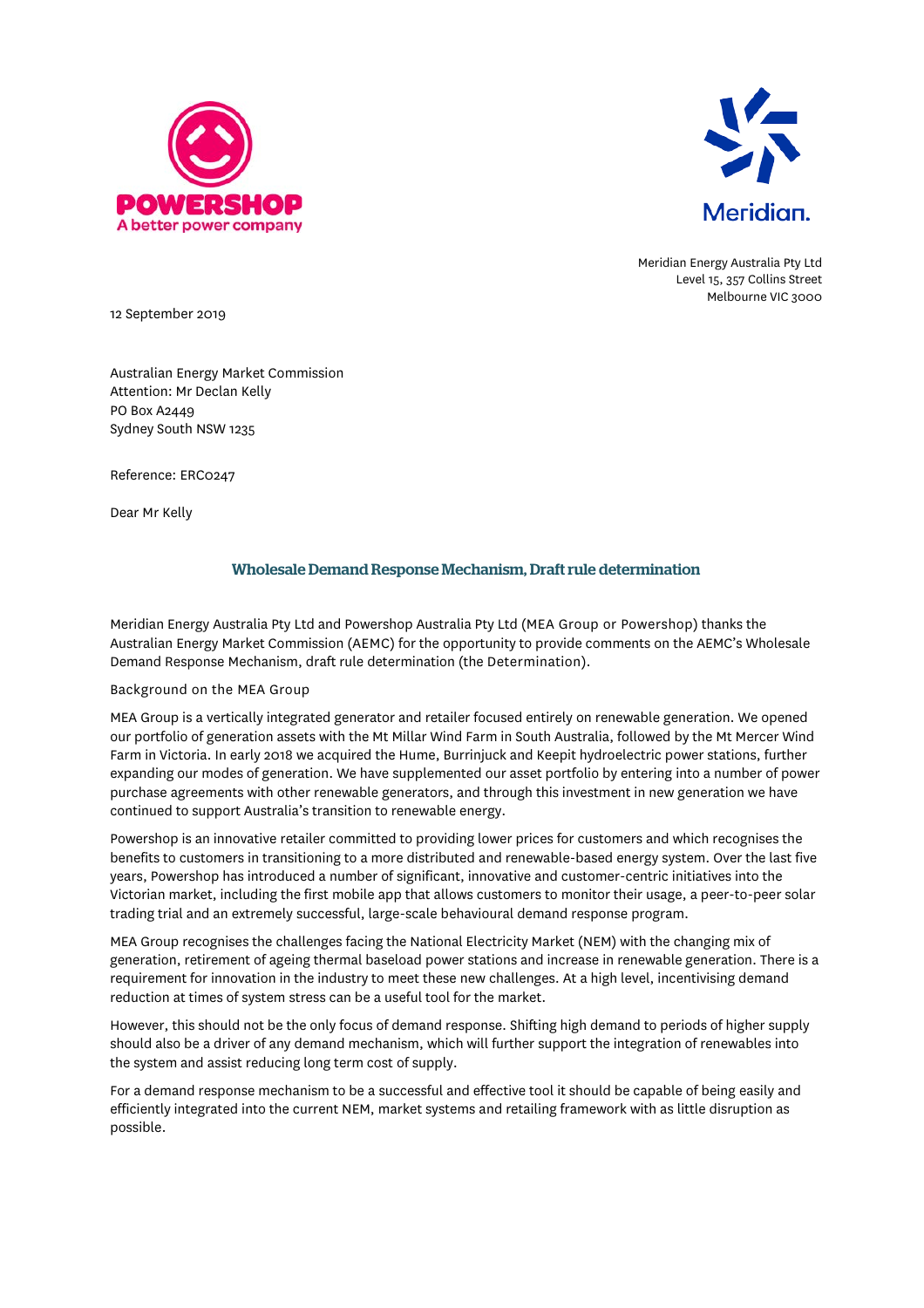#### Costs and benefits of proposed mechanism

The proposed introduction of a new third party NEM participant, the Demand Response Service Provider (DRSP) to aggregate and facilitate demand response between a retailer and a customer, is unlikely to lead to benefits sought by the rule change. There will be limited benefits to the market overall, although individual customers and DRSPs may see some returns over the long term.

These benefits are likely to be offset by increased costs, relating to the new settlement regime, implementation of and supporting new systems, additional DRSP margin and the requirement for retailers to manage the changed risk profile of the remaining portfolio. This will lead to negative impacts on remaining customers. Furthermore, the complexity of the proposed mechanism is likely to increase cost and uncertainty for retailers and customers.

### Baselines

A key issue with effective demand response programs is the identification of genuine response, separated from normal or unprompted behaviour. It should be noted that Powershop operates one of the largest demand response programs in the NEM with over 20,000 participants, which is also part of AEMO's Reliability and Emergency Reserve Trader program.

One of the key learnings this program has demonstrated is that it is almost impossible to develop a baseline methodology that rewards genuine participants only. Despite testing numerous baseline methodologies we have been unable to identify a baseline which rewards all genuine participants, all of the time, and not overly rewards non-responsive participants.

The substantial variation of customer usage, behaviour patterns and behind-the-meter generation and storage indicates that it is unlikely that a standardised and centralised approach to baseline methodology will ever be successful. In particular, these variations are likely to increase in complexity over time and will need constant monitoring and readjustment.

To address this difficulty to accurately identify positive responses and the associated complexity of communicating it to customers, Powershop has determined to utilise generous and understandable baselines, so as to ensure that the most genuine participants are rewarded and not discouraged from continued participation. Consequently the business is making a significant investment by rewarding a large number of non-responsive participants, to ensure that the maximum response is elicited and the best short and long term outcomes for the system and our portfolio is achieved.

The Determination would transfer these deemed benefits to the DRSP and other customers, removing any incentive for Powershop, or any retailer that currently runs demand response programs, to continue to make this investment. In addition, there may be a perverse incentive for a DRSP to contract with customers that appear to be responsive under deemed standardised baselines, with no incentive for underlying actual change in consumption or benefit to the market. This will have the consequence of increasing costs for retailers and the overall market.

The key of a long term successful demand response program is the continued engagement of customers and the benefits of educating customers about their usage and the impact on the broader market. Therefore, any baseline that is utilised must ensure that customers are encouraged to respond in ways that actually assist them and the market over the long term.

## Reimbursement rate

As noted above, MEA Group believes the reimbursement rate should not only cover the cost incurred in hedging for demand response customers, but also consider the overall impact on a retailer's portfolio. The reimbursement rate proposed does not reflect the actual cost of supplying and hedging an individual customer's load. As the reimbursement rate is based on the net system load shape, it will excessively penalise retailers with a portfolio of peakier customers. As DRSPs are likely to target customers with a higher demand at times of peak prices, it is likely that the Determination will over-compensate DRSPs and under-compensate retailers.

Powershop anticipates most retailers will respond rationally to this economic incentive to actively avoiding demand response customers due to higher costs of supplying and increased uncertainties. The net result may be that neither the market nor the individual participating demand response customers will receive the expected long term benefits of the Determination.

## System changes

MEA Group believes the Determination will lead to significant development of, and modifications to, additional systems, processes and employee costs on implementation of the new mechanism and to monitor on an ongoing basis.